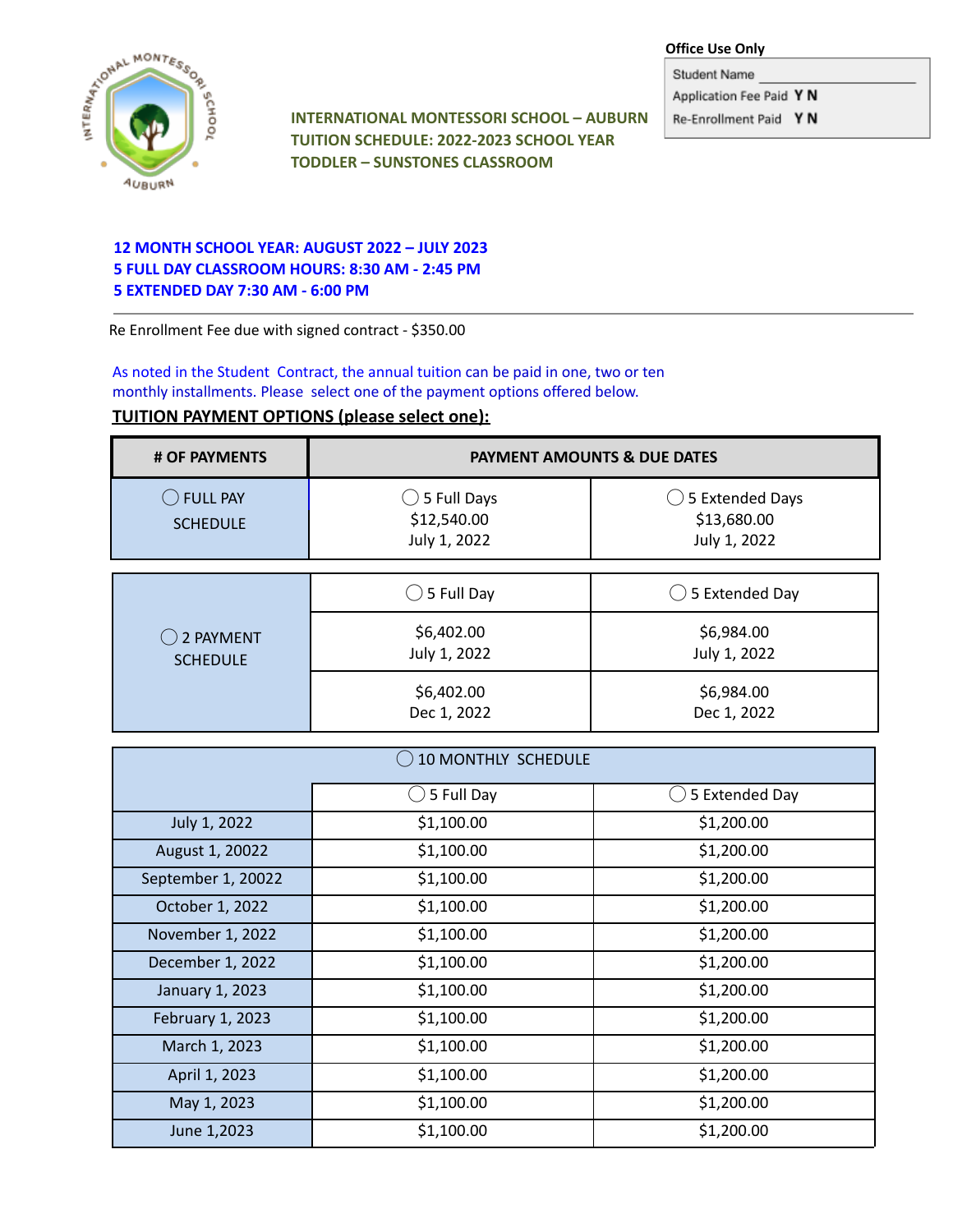### PAYMENT OPTION DISCOUNT

- Full Pay: A discount of 5% is applied to the tuition. Payment is due July 1st, 2022. If a student withdraws before the end of the school year in accordance with policy, a prorated balance of a twelve-month schedule, minus 15%, will be refunded.
- 2 Payment: A discount of 3% is applied to the tuition. Payment is due July 1<sup>st</sup>, 2022. If a student withdraws before the end of the school year in accordance with policy, a prorated balance of a ten-month schedule, minus 15%, will be refunded.
- . Monthly Payment: Tuition is made in equal payments due the first day of each month beginning July 1, 2022 and continuing through June 1, 2023.

# **PLEASE NOTE!**

For all accounts not paid by the  $3^{rd}$  of the month, a \$50 late fee will be assessed.

| By signing below, I certify that I have reviewed the contents of this Tuition Schedule and<br>agree to the terms therein. I further certify that I have reviewed the Student Contract as it<br>relates to this Tuition Schedule and accept the contractual parameters governing this<br>Tuition Schedule. |  |  |  |  |
|-----------------------------------------------------------------------------------------------------------------------------------------------------------------------------------------------------------------------------------------------------------------------------------------------------------|--|--|--|--|
|                                                                                                                                                                                                                                                                                                           |  |  |  |  |
|                                                                                                                                                                                                                                                                                                           |  |  |  |  |
|                                                                                                                                                                                                                                                                                                           |  |  |  |  |
|                                                                                                                                                                                                                                                                                                           |  |  |  |  |
|                                                                                                                                                                                                                                                                                                           |  |  |  |  |
|                                                                                                                                                                                                                                                                                                           |  |  |  |  |
|                                                                                                                                                                                                                                                                                                           |  |  |  |  |
|                                                                                                                                                                                                                                                                                                           |  |  |  |  |

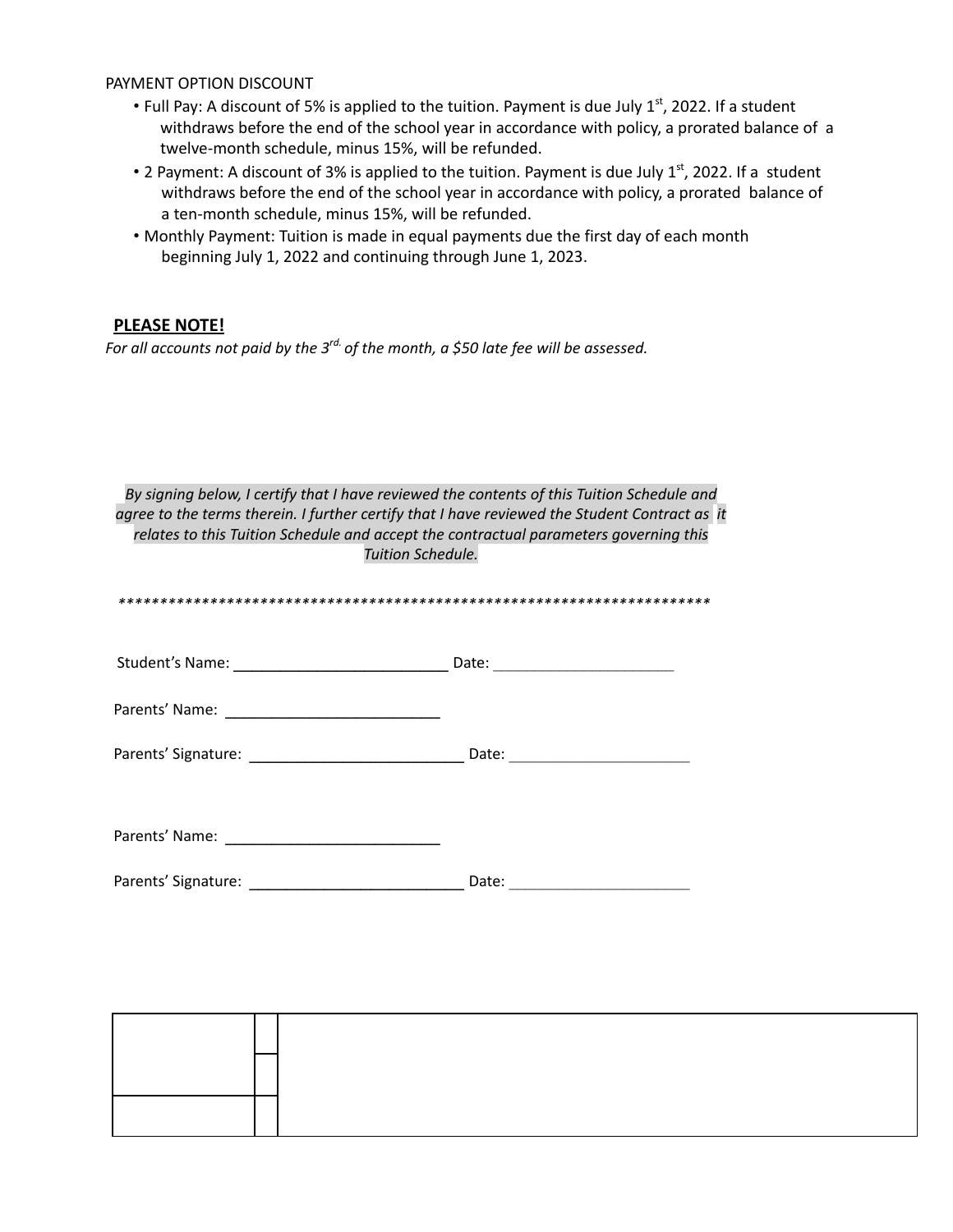FOR OFFICE USE ONLY:

Was App Fee paid? Y N